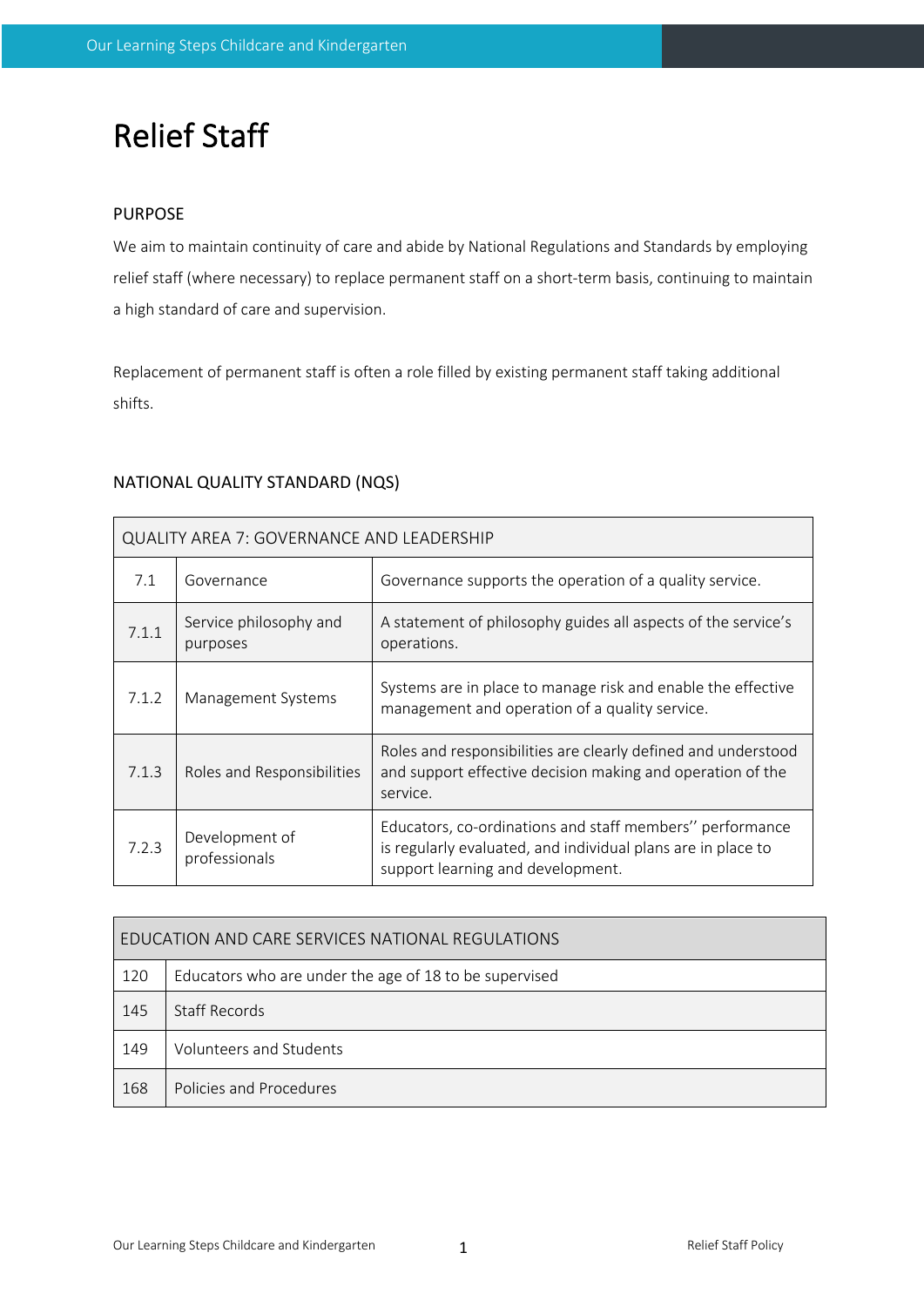# SCOPE

This policy applies to children, families, staff, management, and visitors of the Service.

#### IMPLEMENTATION

- Potential Relief staff will be required to attend an interview with management to ensure they are a fit and proper person.
- Once the prospective staff applicant has been successful in the interview process, management will check their references with their current or previous supervisor and verify their Working with Children Check.
- Relief staff will be placed on the casual list and invited to the Service for an orientation prior to commencing any work.

#### **ORIENTATION**

Relief staff members are required to undergo a full induction and orientation into the Service to ensure they have a clear understanding of:

- The Service's policies and procedures.
- Sign in and out process.
- Required qualifications approved by ACECQA.
- Emergency evacuations.
- Service amenities.
- Children's medical and/or dietary requirements and conditions.
- The Service's program and routine.
- Their roles and responsibilities.
- Supervision requirements.
- Behaviour guidance strategies used.
- The Service Code of Conduct.

#### RELIEF STAFF INDUCTION PACK

# Relief staff will be issued with an induction pack prior to commencing employment, which will

#### contain:

- Staff handbook.
- Service philosophy.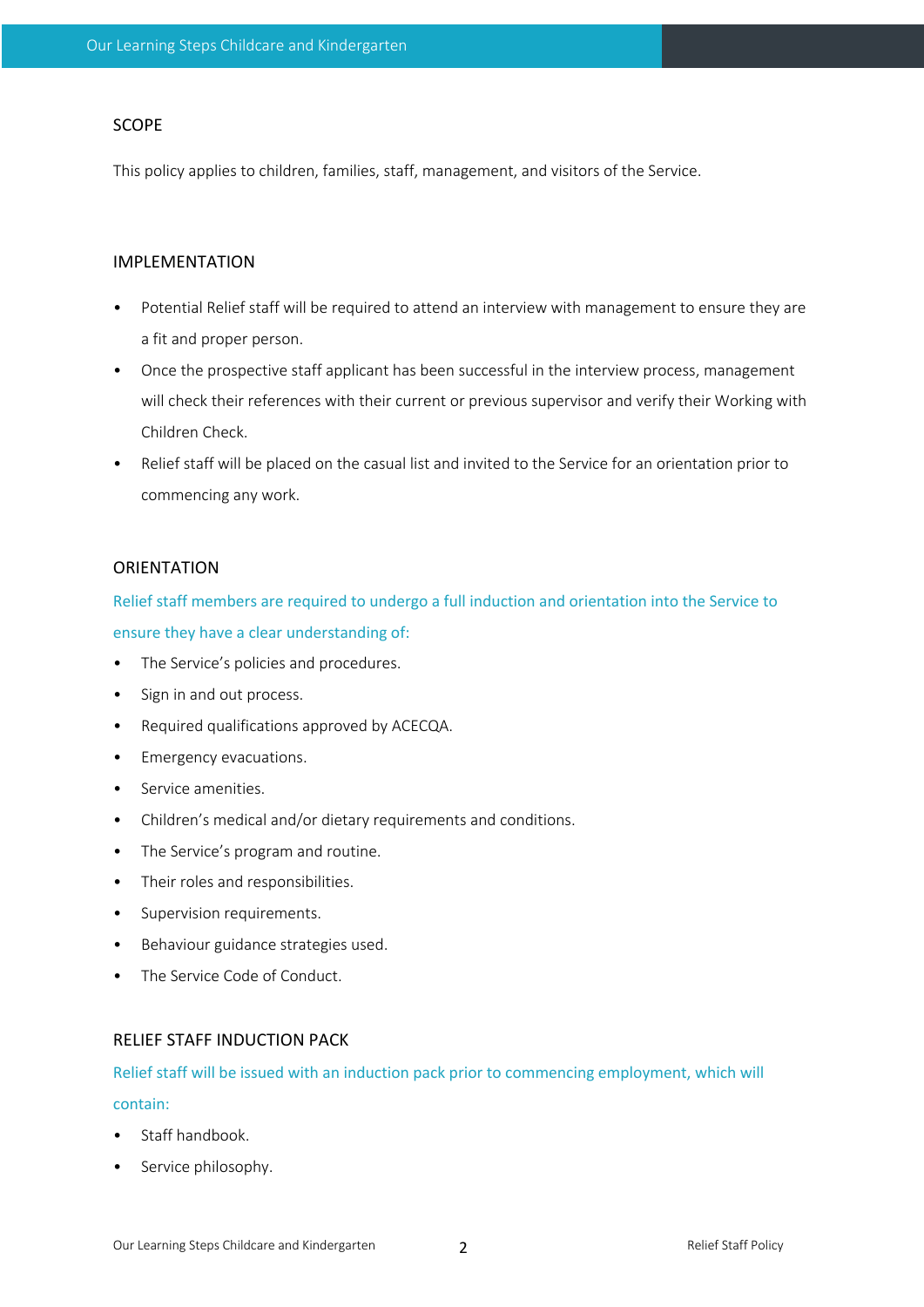- Job description.
- Employment contract.
- Code of Conduct.
- Code of Ethics.
- Staff detail form.
- Employee Information Form.

#### SERVICE REQUIRMENTS

Prior to relief staff commencing at the Service we must have the following information:

- Copy of qualifications, including CPR, First Aid, Asthma and Anaphylaxis.
- Banking details for direct deposit wage payment.
- Signed employment contract and job description.
- Completed Tax File Declaration form.
- Superannuation details.
- Emergency contact details.
- Medical conditions.
- Working with Children Check number and date of expiry.

#### EMPLOYMENT COMMENCEMENT

- It is a requirement that relief staff arrive 10 minutes prior to their shift to ensure they have adequate time to place their belongings in an allocated locker, read any staff communication, sign on, and be up to date with important information that is relevant and necessary for the day.
- Relief staff members are to follow the directions of the Educational Leader / Room Leader.
- Under the guidance of their Room Leader, relief staff members are to introduce themselves to families, explain their position within the Service, inform parents who they are replacing and how long they expect to be placed at the Service.
- All relief staff members are to abide by confidentiality and privacy legislation in regard to staff, management, children, and families within their care. They are to treat any information shared with them professionally and sensitively.
- In conjunction with all permanent staff members, relief staff are requested to be mindful of the time, and time taken for breaks and return promptly to minimise any disruption to the set routine and/or ratio requirements.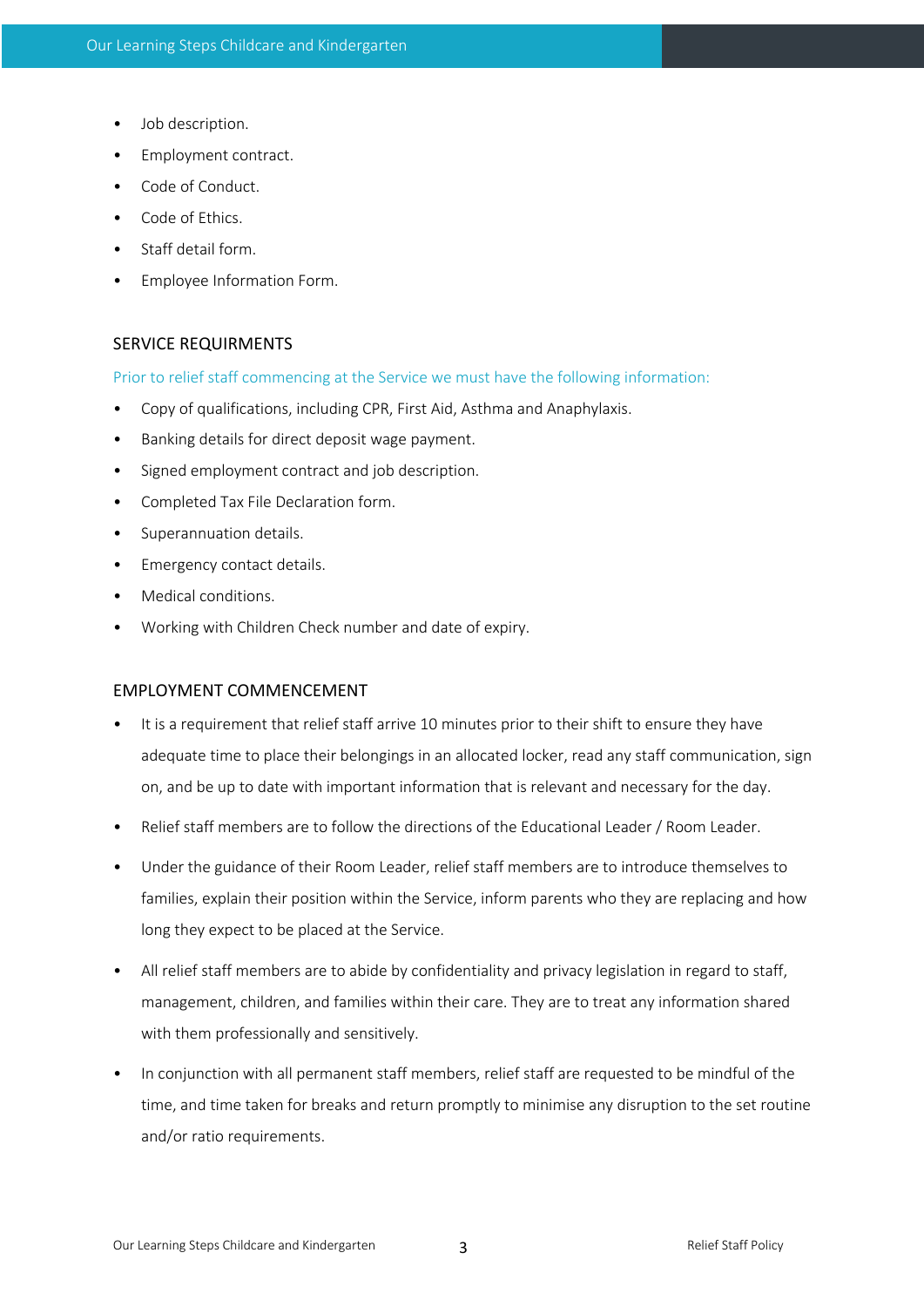- It is advised that all staff members, whether relief or permanent, look after their health and keep their immunisations up to date.
- The Service will aim to maintain a register of relief staff members that are familiar to the Service families and children, and familiar with the policies and program to ensure consistency for children, families, and the service.

# SERVICE DRESS CODE

Relief staff must ensure they maintain a professional image at all times. Staff are to be clean and tidy at all times with no offensive or controversial clothing to be worn.

#### Pants/Shorts

- Tailored black pants are to be worn.
- Track pants and jeans are unacceptable to wear at our Service.
- Shorts and shirts may be worn at an acceptable length, which is considered to be two inches above the knee. Clothing shorter than this is not considered to be acceptable.

#### Tops

- In maintaining the professional image of our Service, staff are supplied with tops to wear.
- T-shirts must cover the shoulders.
- Singlets, midriffs and strapless tops are inappropriate and therefore will not be accepted in the work environment. If it is deemed that a staff member's top is too revealing or inappropriate for wearing around children and families, they will be asked to return home to change. The staff member will not be paid for the time taken to remedy the clothing situation.

#### Footwear

- Educators and kitchen staff must wear sturdy, enclosed shoes at all times.
- Enclosed shoes are preferred for all other staff.
- Thongs are not appropriate dress and are considered dangerous footwear in the workplace.

#### Sun Safety

- All staff are required to wear a hat when participating in outdoor activities (as an example to children, for your own protection, and to comply with legislation).
- Staff will be required to wear a wide brimmed hat (no caps).
- Staff will be provided with sunscreen for use.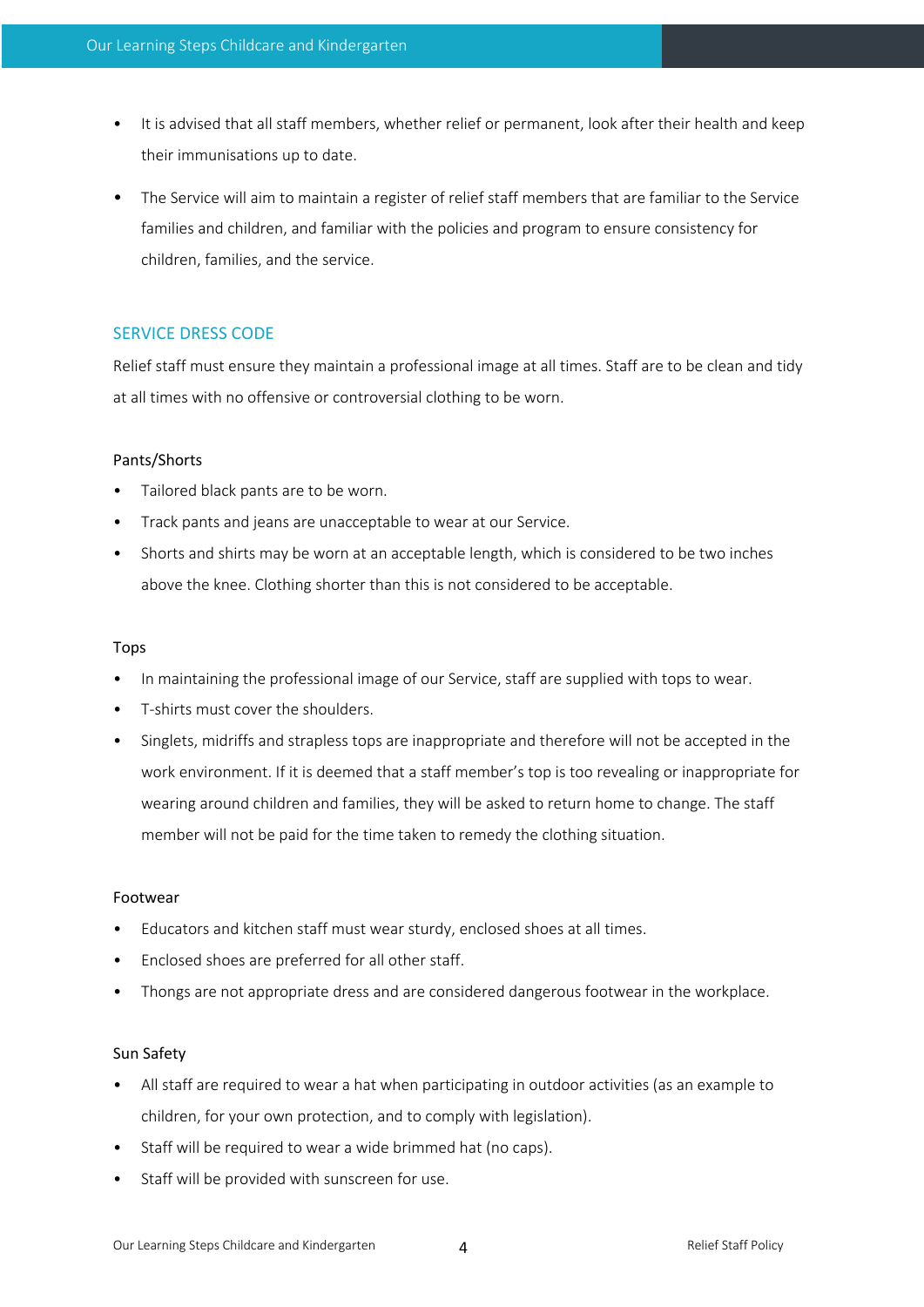- Staff may wear sunglasses in the outdoor environment.
- Enclosed shoes are to remain on at all times.

# ALCOHOL, TOBACCO AND OTHER DRUGS

- Staff members are not permitted to consume alcohol, tobacco, or other drugs whilst on the premises of a children's service.
- Staff are not to offer or supply alcohol, tobacco or other drugs to any person at the child care service.
- Staff are not to obtain alcohol, tobacco or other drugs from any person at the child care service.
- Staff who are under the influence of alcohol or drugs will not be allowed to remain on the Service premises.
- Any breach of these conditions will result in disciplinary action.
- Staff who use prescription medication are asked to discuss the possible side effects of these drugs with management to ensure that the staff member and children remain safe at all times.
- Relief Staff are not permitted to administer prescription medication to children unless approved by management.

# SOURCE:

Australian Children's Education & Care Quality Authority. (2014).

Education and Care National Regulations. (2011).

Fair Work: https://www.fairwork.gov.au/employee-entitlements/types-of-employees/casual-parttime-and-full-time

Guide to the National Quality Standard. (2017).

Karen Kearns. (2017). *The Business of Childcare* (4th Ed.).

Revised National Quality Standard. (2018).

CONTINUED ON THE NEXT PAGE